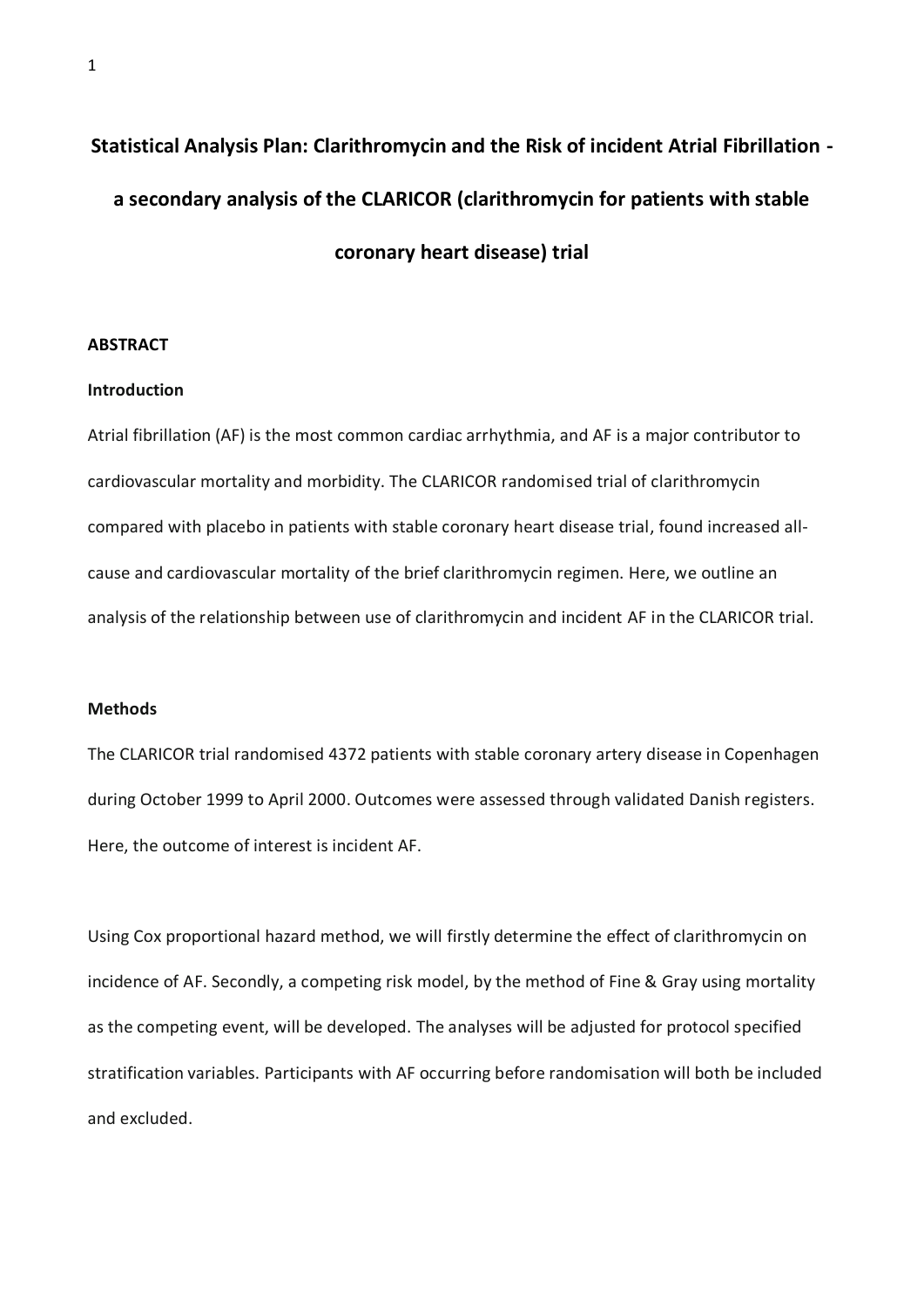# **Conclusion**

This study will potentially contribute to the understanding of development of AF, relative to use of clarithromycin in such patients.

# **Funding**

The Danish Heart Foundation, The Copenhagen Hospital Corporation, The Danish Research Council, and the 1991 Pharmacy Foundation. Abbott Laboratories, IDC, Queensborough, UK, supplied the clarithromycin and placebo tablets.

# **Trial registration**

ClinicalTrials.gov, NCT00121550, 13 July 2005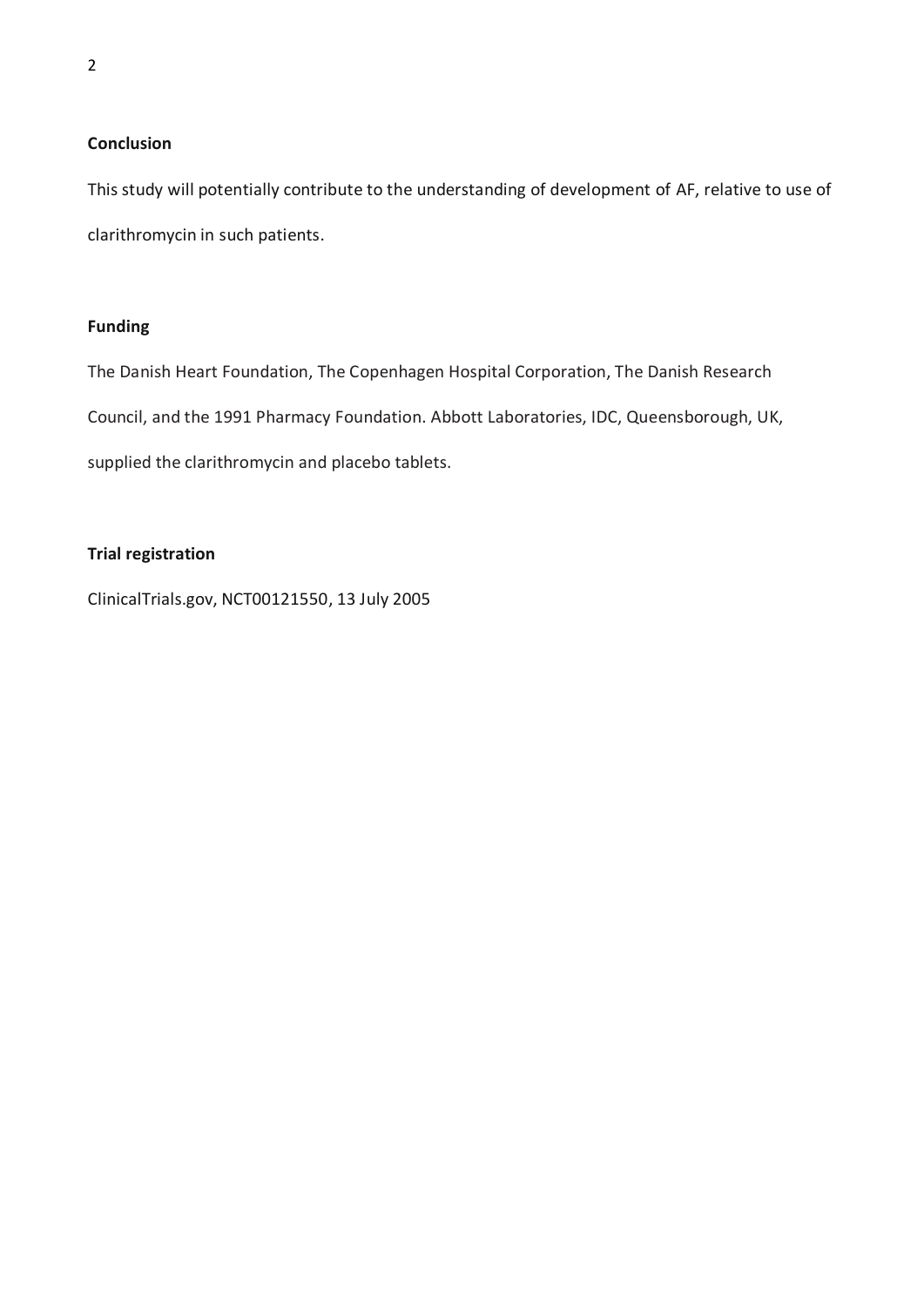# **Introduction**

Clarithromycin, a macrolide antibiotic, has been widely used in clinical medicine for several decades<sup>1</sup>. The CLARICOR (clarithromycin versus placebo) trial in patients with stable coronary heart disease was originated following reports of beneficial effects of macrolide treatment in acute (ACS) and chronic coronary artery (CAD) disease<sup>2</sup>. Contrary to expectations, we found a significant adverse effect on all-cause mortality and incidence of stroke<sup>2</sup>. After 10 years of follow-up, all-cause mortality was still significantly increased in patients not on statin treatment at entry but not in those on statin at entry. Clarithromycin also increased the risk of cerebrovascular disease an effect that also stayed significant in patients not on statin treatment at entry but not in those on statin at entry<sup>3</sup>. In the present study, we will extend the analysis to a non-fatal outcome, atrial fibrillation (AF).

AF is the most common arrhythmia. Previously, AF was considered a relatively benign condition. However, many studies have revealed a significantly increased CV mortality, and high rates of complications such as embolic stroke, congestive heart failure, and systemic emboli<sup>4,5</sup>.

The epidemiology of AF has received extensive attention. AF represents one of the new epidemics in cardiology<sup>6</sup>. Life-time risk of AF is about 40% in persons with many risk factors and 25% in persons with few risk factors<sup>7</sup>. Available data suggest continued increases in the occurrence of AF, which is partly explained by increased longevity, increased survival after acute myocardial infarction (AMI), and increasing body size (height) in many populations<sup>8,9</sup>. Risk factors for AF are: increased age, male sex, previous heart disease, height, obesity, hypertension, alcohol use, obstructive pulmonary disease and others<sup>7–9</sup>. The pathogenesis of AF and the interplay of various risk factors are also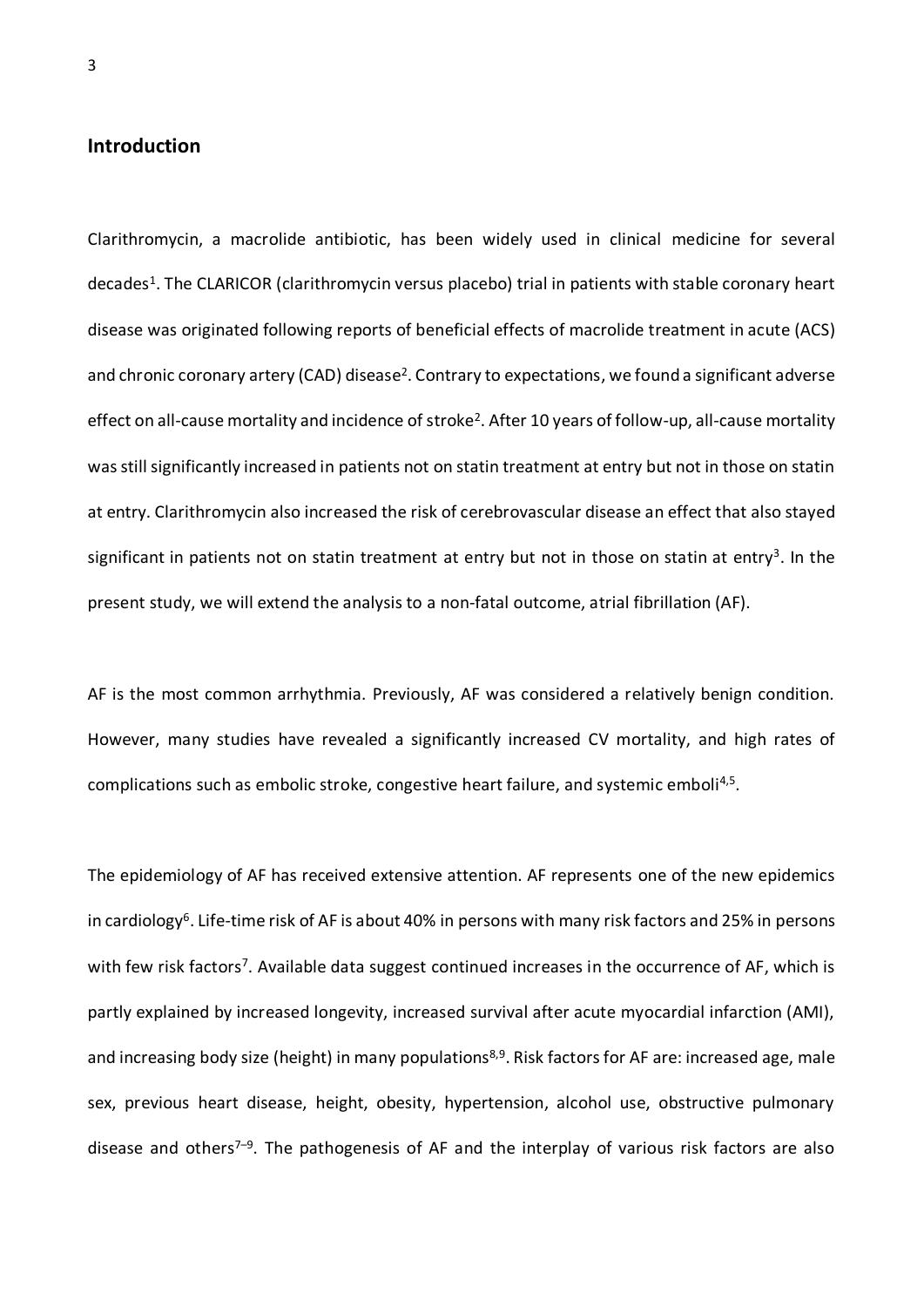gradually becoming understood. However, much of the increase in the occurrence of AF cannot be explained.

Clarithromycin and other macrolide antibiotics have well-known acute electrophysiological effects. Several reports as well as our own analysis suggest proarrhythmic effects of clarithromycin<sup>10,11</sup>. In this context, it can therefore be hypothesized that the widespread use of macrolide antibiotics including clarithromycin may play a role in the epidemic of AF. As far as we know, there are no previous reports studying a possible effect of clarithromycin on the risk of AF. It is possible that clarithromycin interacts with digoxin, increasing the risk of digoxin toxicity<sup>10</sup>, however, others have found macrolides to be safe<sup>11</sup>. Digoxin is widely used for control of heart rate in AF.

In this paper we present the analysis plan for the study of clarithromycin as a risk factor for AF in chronic stable CHD in the CLARICOR trial.

# **Methods**

#### **TRIAL DESIGN AND PATIENT POPULATION**

The CLARICOR trial is an investigator initiated, randomised, placebo controlled, multicentre superiority trial including 4,372 patients with stable coronary heart disease, using central 1:1 randomisation and blinding of all parties in all phases<sup>2,3</sup>. The data material includes the baseline data collected at randomisation augmented by clinical outcome data obtained from public registers<sup>12,13</sup>.

The patients had all been admitted to hospital and were diagnosed with stable coronary heart disease. Forty percent were diagnosed with a previous AMI.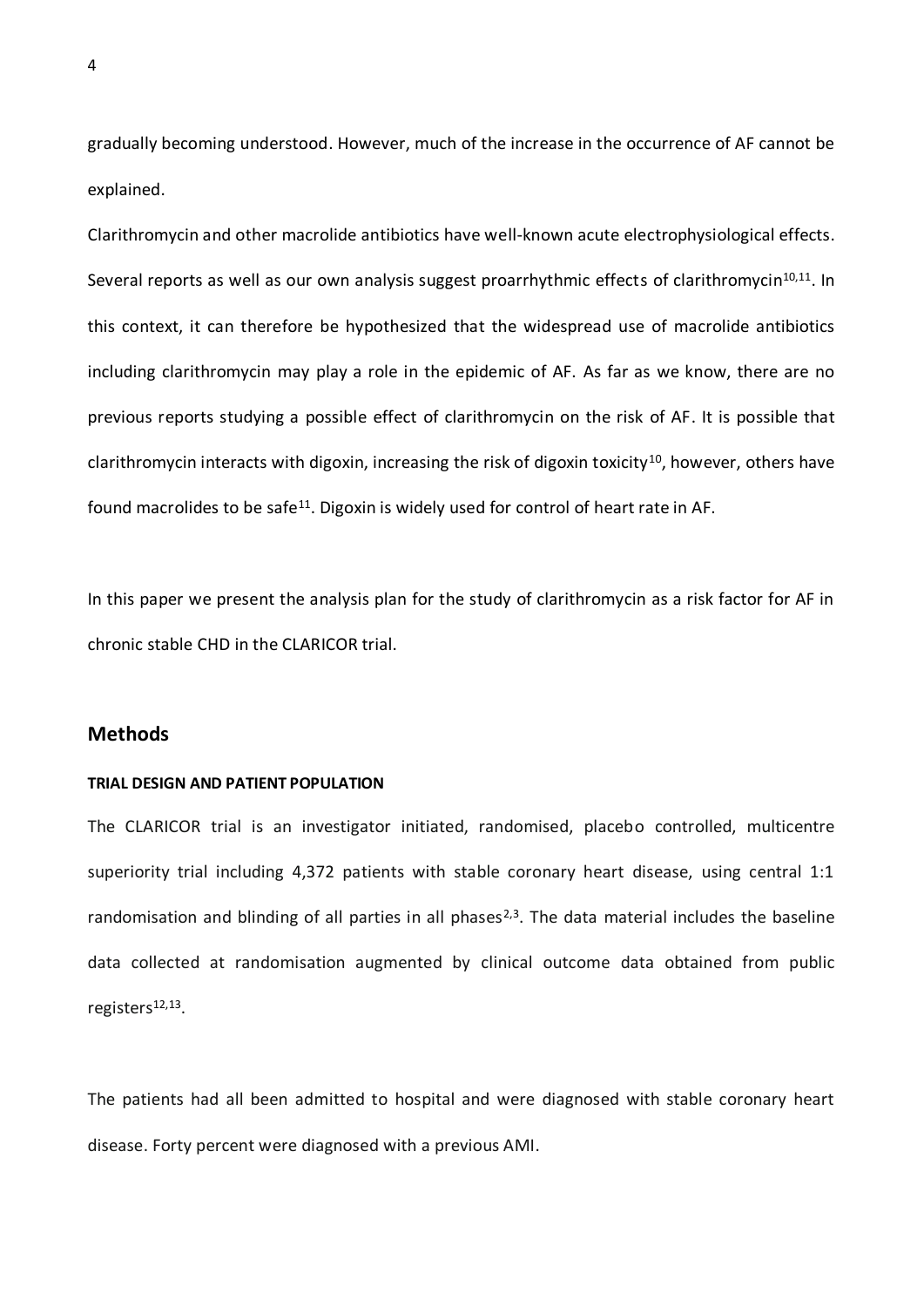To identify previous AF before inclusion, we will retrieve data from the relevant Danish register. The ICD-8 code DI 427.93 and 427. 94, and ICD-10 code DI48.9 will be used.

Baseline characteristics include: age, sex, previous AMI, medications: statin and digoxin use at entry, as well as a number of co-variates which will not be studied in the present analysis<sup>12</sup>

#### **OUTCOMES**

The clinical outcomes are based on the ICD-10 diagnosis code DI489 obtained from the National Patient Register<sup>13,14</sup>. For each CLARICOR patient the set of discharge diagnosis codes from all Danish hospital department admissions covering the period from the patient's randomisation until Dec. 31, 2009 were ordered chronologically and analysed by a SAS computer program. Among the 4372 patients, the AF disease diagnosis code 'I489' was found after randomisation in 831 (19.0%) patients. In many patients, the diagnosis occurred several times. However, only the first occurrence, marking the incident AF, will be used in the present analyses. If the clarithromycin treatment is associated with a higher incidence of atrial fibrillation (AF) it should be expected that the probability of the occurrence of the AF diagnosis code would be higher in the clarithromycin treated patients than in the placebo treated patients.

## **STATISTICAL ANALYSIS**

The two intervention groups will be compared in two strata: (1) all patients, (2) patients not treated with statins at entry. The distribution of time until first occurrence of an atrial fibrillation diagnosis code following the randomisation will be compared using the Cox proportional hazards model. All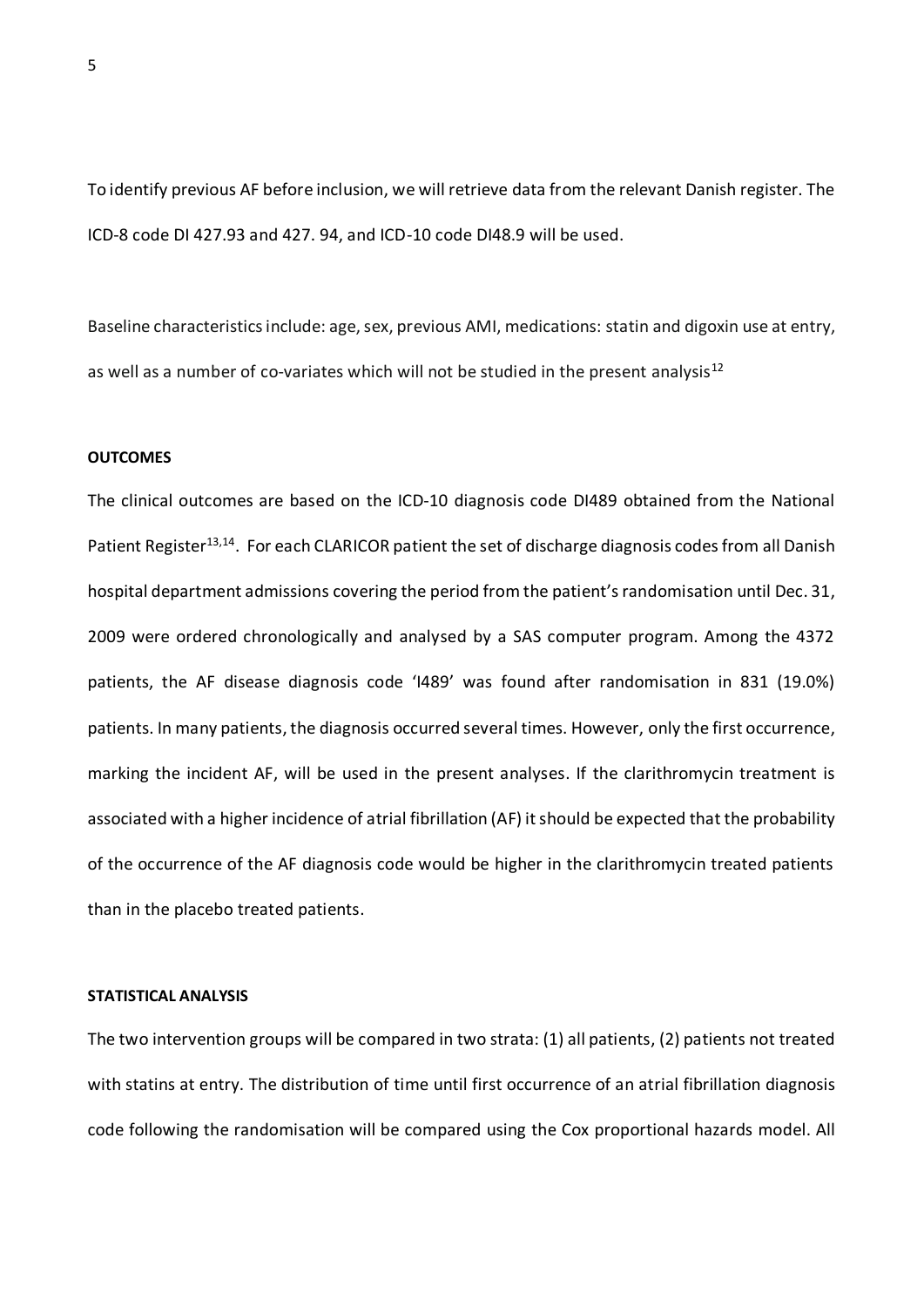analyses will be adjusted for the protocol specified stratification variables of the CLARICOR trial. As the number of deaths is far larger than the number of AF events, a supplementary competing risk regression analysis will also be reported.

Also, analyses both including and excluding pre-existing atrial fibrillation will be conducted.

#### **Competing risk analyses**

The relationship between predictors and incident AF will be analysed in both Cox proportional hazards regression models and in competing risk regression models by the method of Fine and Grey<sup>15</sup>. In the competing risk regression models, incident AF is the event of interest and death the competing event. The standard Cox models estimates the risk of incident AF among those who are alive at the diagnosis; estimates are presented in hazard ratios (HR). The results of the competing risk regression models are presented in subdistribution hazards (subhazards)(sHR) and present the probability (cumulative incidence) of incident AF by groups/ predictor from study inclusion<sup>16</sup>.

### **Main analyses**

The primary analysis includes an analysis using the Cox proportional hazard model of the primary outcomes (time until first recording of AF after randomisation) in the clarithromycin group vs. the placebo group after exclusion of participants with previous AF. These analyses will be supplemented by Kaplan-Meier plots and log rank test.

Interaction analyses, and if significant, stratification, will be performed by sex, use of statins and of digoxin. Thus, use of clarithromycin is the predictor, incident AF the outcome, and sex, statin use and digoxin use individually tested for interaction.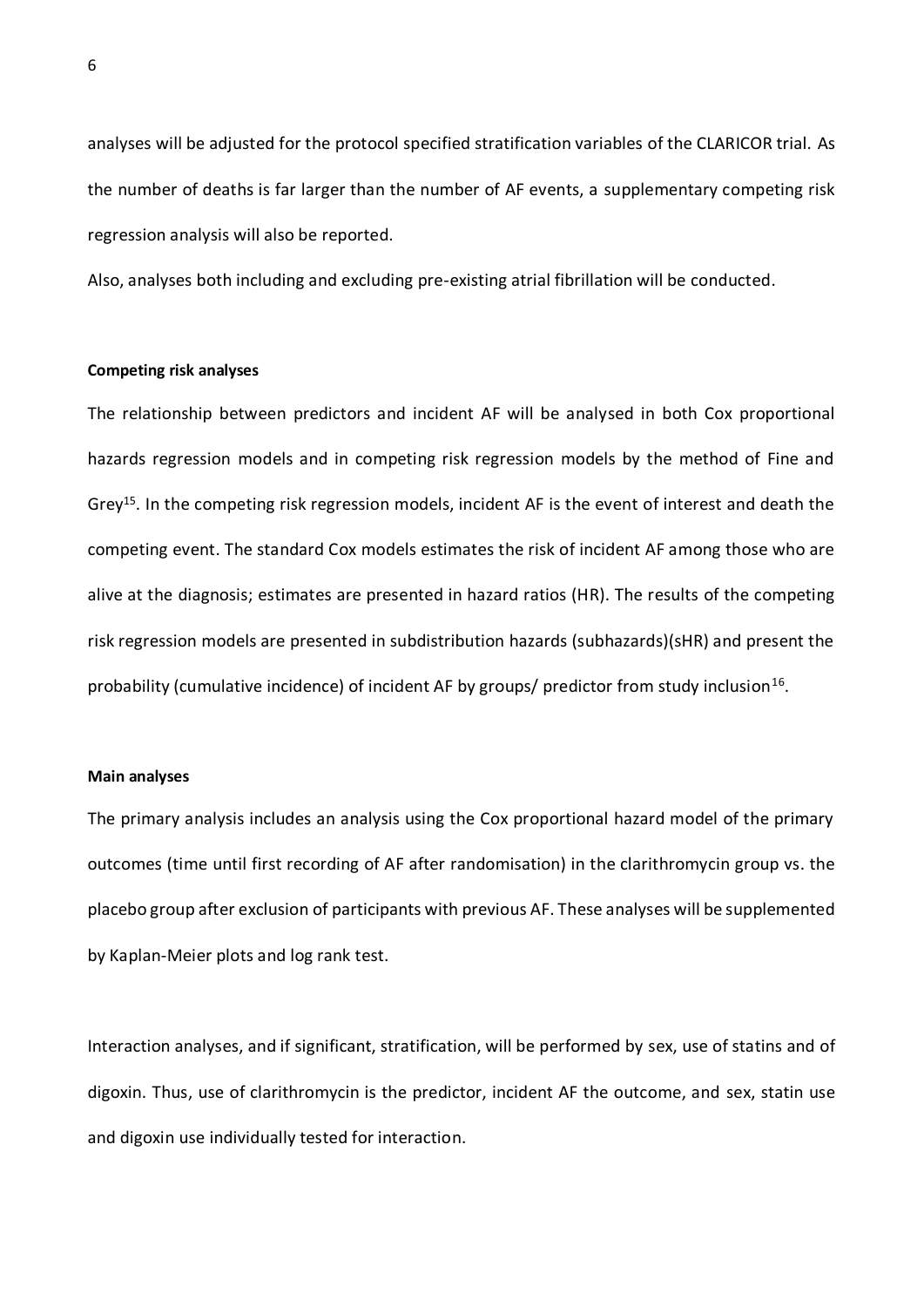Competing risk regression models with death as competing risk will be performed. These includes both incidence rates for death (the competing event) and AF (the event of interest).

### **Missing values**

There are practically no missing data from entry information in the CLARICOR trial<sup>2</sup>.

#### **Multiplicity**

There is no multiplicity in the primary analysis. A significance level of 0.05 is therefore employed.

## **Power estimation**

The overall frequency of post-trial AF is 830 out of 4370, or 19% (numbers rounded). The number of pre-trial AF records is not known at present, but the frequency must be considerably lower due to the roughly 10 years age difference (1995 vs. 2005 would be typical risk years that a participant contributes, his/her age being then 55 vs. 65 on average), although it may also be larger as a concomitant of the severe (but non-lethal) coronary episodes that serve as entry criterion. Taking 10% as a reasonable guess, some 440 participants with pre-trial AF will be discarded, out of whom many (at least more than 19%) will undoubtedly show post-trial AF, perhaps 30% or 130. By subtraction, some 3930 participants will be available for the main analysis, 700 of them having a post-trial AF record (18%). Under the null hypothesis, half as many will belong to each randomisation group. The ensuing approximate SE of logHR will be 0.756; a HR near 1 will therefore have a 95% confidence interval such as  $exp(0 \pm 1.96X0.0756) = (0.86, 1.16)$ . A hypothetical HR of 0.75 or 1.333 implies a logHR = ± 0.288, which is ±3.81SE removed from zero; the ensuing power, when the twosided type I error risk is 5%, becomes PHI(3.81 - 1.96) = 97%.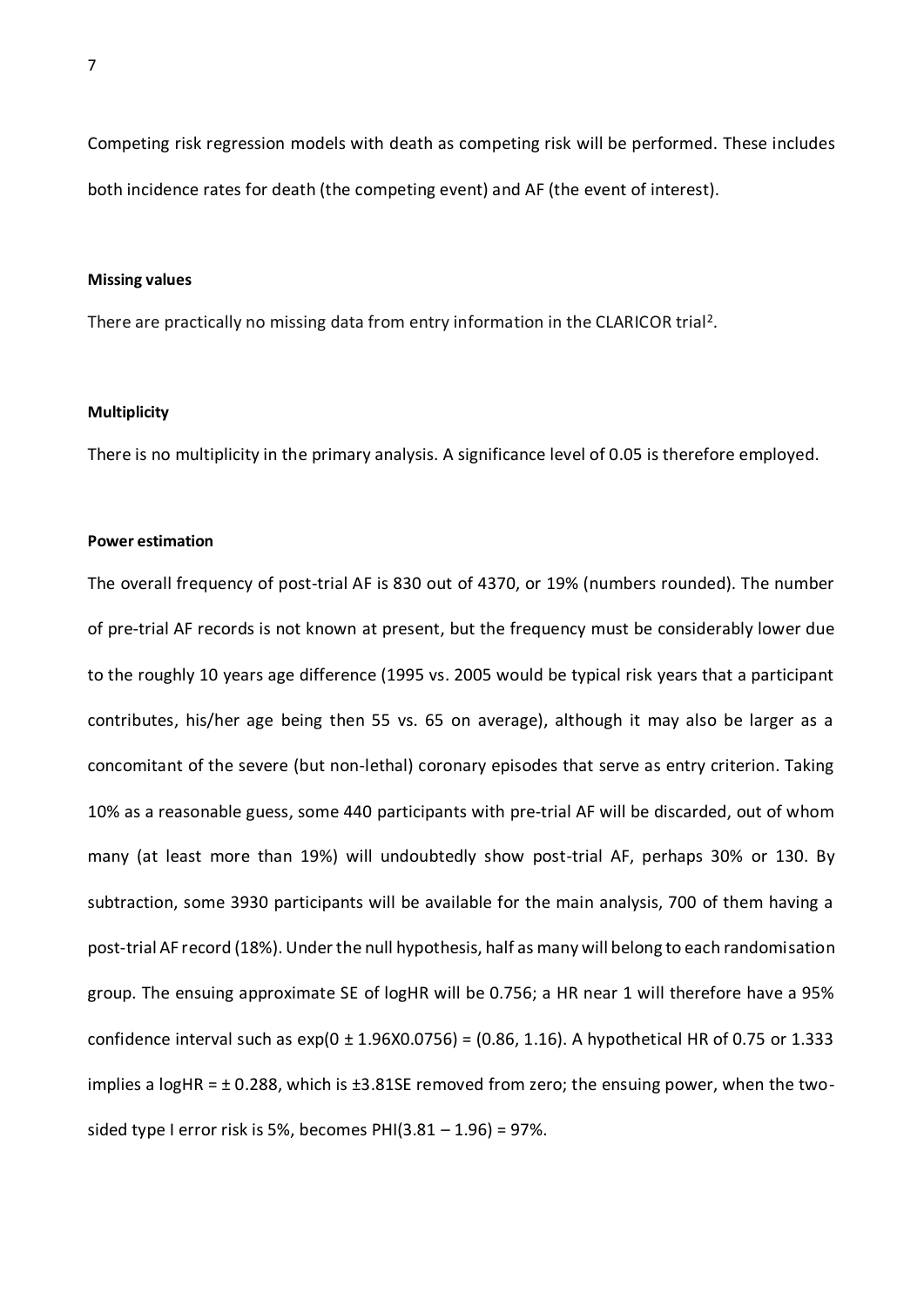#### **ETHICAL CONSIDERATIONS AND TRIAL REGISTRATION**

The CLARICOR trial was approved by the local ethical committee (KF 01-076/99), The Danish Medicines Agency (2612-975), and the Danish Data Protection Agency (1999-1200-174). The trial was registered at ClinicalTrials.gov, NCT00121550 at 13 July 2005.

The CLARICOR Trial is investigator initiated and controlled trial. This trial was supported by grants from nonprofit funds including The Danish Heart Foundation, The Copenhagen Hospital Corporation, The Danish Research Council, and the 1991 Pharmacy Foundation. Abbott Laboratories, IDC, Queensborough, UK, supplied the clarithromycin and placebo tablets. Those supporting the trial had no role in design, data collection, data analyses, data interpretation or writing the reports. The CLARICOR steering group had full access to all the data and had final responsibility for the decision to submit the reports for publication. The present analysis was financed by The Copenhagen Trial Unit, Centre for Clinical Intervention Research, Rigshospitalet.

## **Discussion**

The patients in the CLARICOR study were recruited from the regional hospital register ("The Green System"), and therefore represent a cohort of real-life patients. As all patients in the register were invited to participate, we consider that a sampling bias can be discarded. Participation rate was about 50%<sup>2</sup>. We have no information about non-attenders. Contrary to expectations, a significant adverse effect of clarithromycin on all-cause mortality and incidence of stroke was observed<sup>2,3</sup>. After 10 years of follow-up, all-cause mortality was still significantly increased in patients not treated with a statin at entry. Patients on a statin at entry had no increased mortality. Clarithromycin also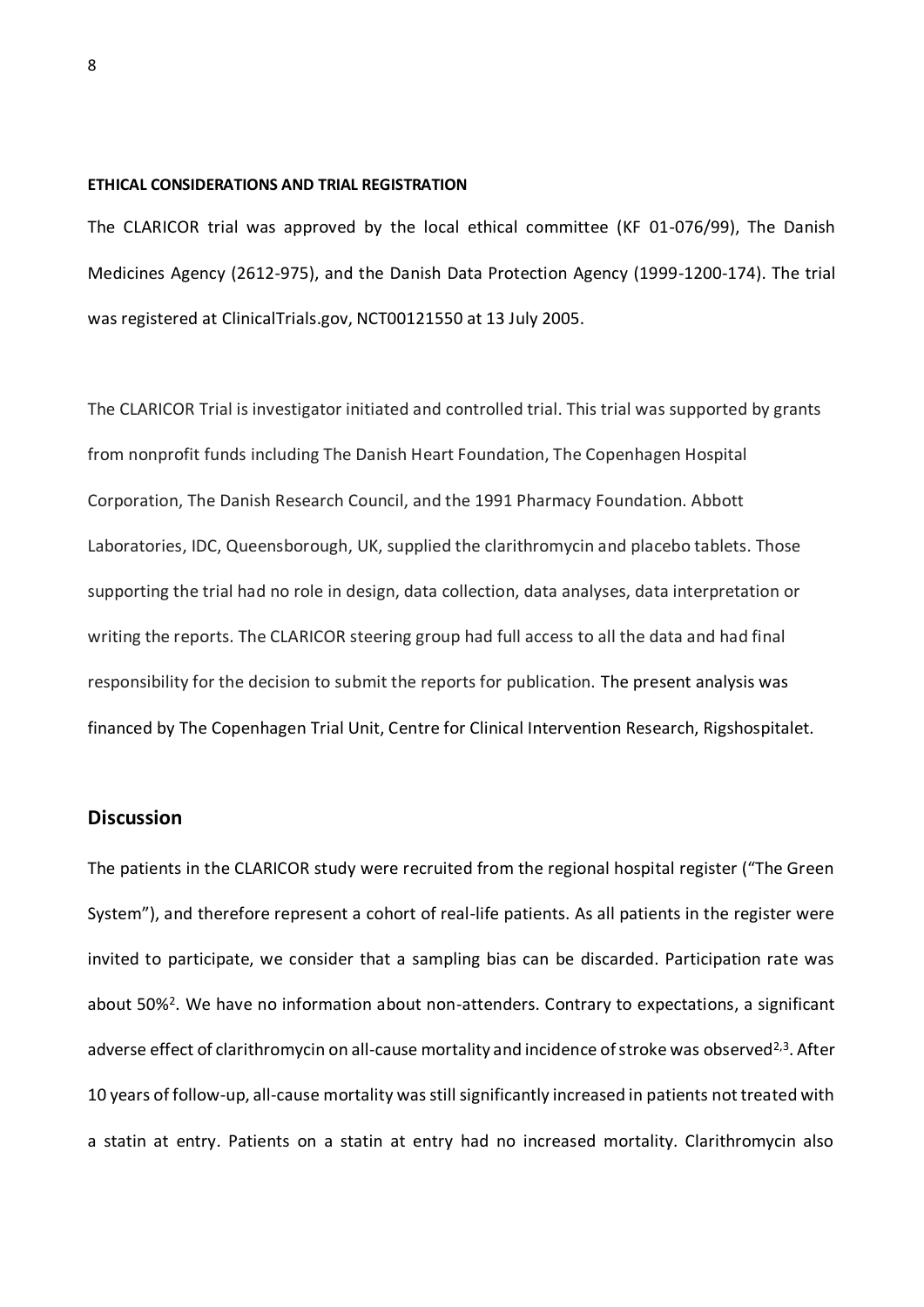increased the risk of cerebrovascular disease in patients not treated with a statin<sup>3</sup>. Recent observational evidence support a protective effect of statins on the increased risks of mortality and of a composite of AMI, stroke and death of clarithromycin compared to oxycycline<sup>17</sup>.

Coding for a diagnosis of AF is carried out after hospital admittance or attending an outpatient clinic. Our previous assessment of the validity of cardiovascular diagnoses in the National Patient Register and the Register of Causes of Death did not include the AF diagnoses. However, the validity of the AF codes in the registers have been assessed several times and found to be high $^{18,19}$ .

Follow-up was terminated at 10 years. Our previous experience suggest that the adverse effect of clarithromycin on mortality was levelling after 10 years<sup>3</sup>.

Electrocardiographic recordings were not conducted at randomisation. It is likely that some participants had AF at or before randomisation. Such patients will be identified by scrutiny of public registers and excluded from the analysis as previously described. However, some patients may have had AF not diagnosed in hospital, and therefore not entered in the register. Due to the randomisation process, we may assume that a similar proportion of patients in either treatment group belong to this category.

The analysis outlined here is prompted by results found previously in the same material. This analysis is a post hoc analysis and the interpretation of a result (e.g. a significant effect of clarithromycin on the occurrence of AF) should be interpreted accordingly.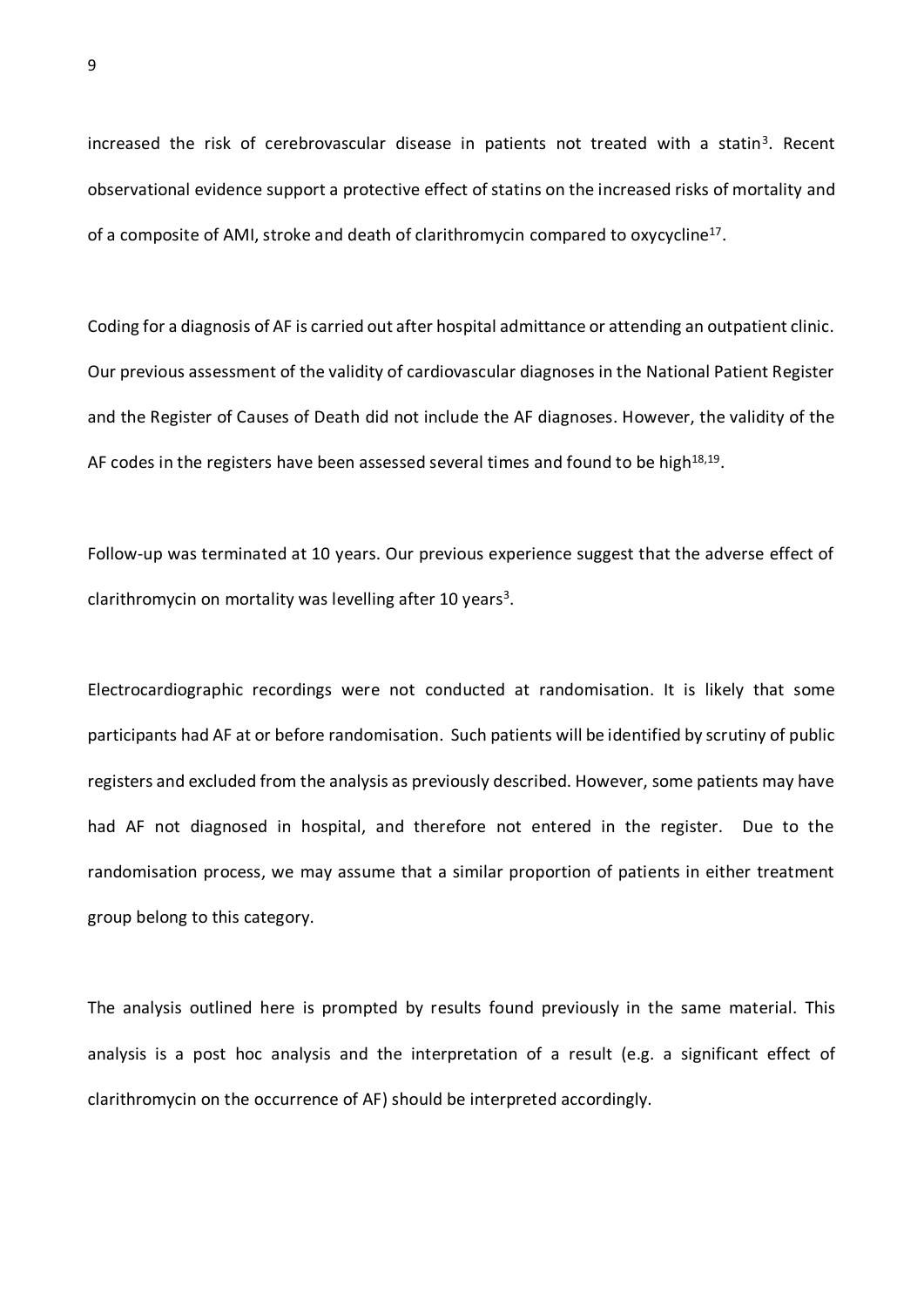It should be noted, that while the Cox model, and the competing risk model may yield different assessment results, neither can be considered more valid than the other.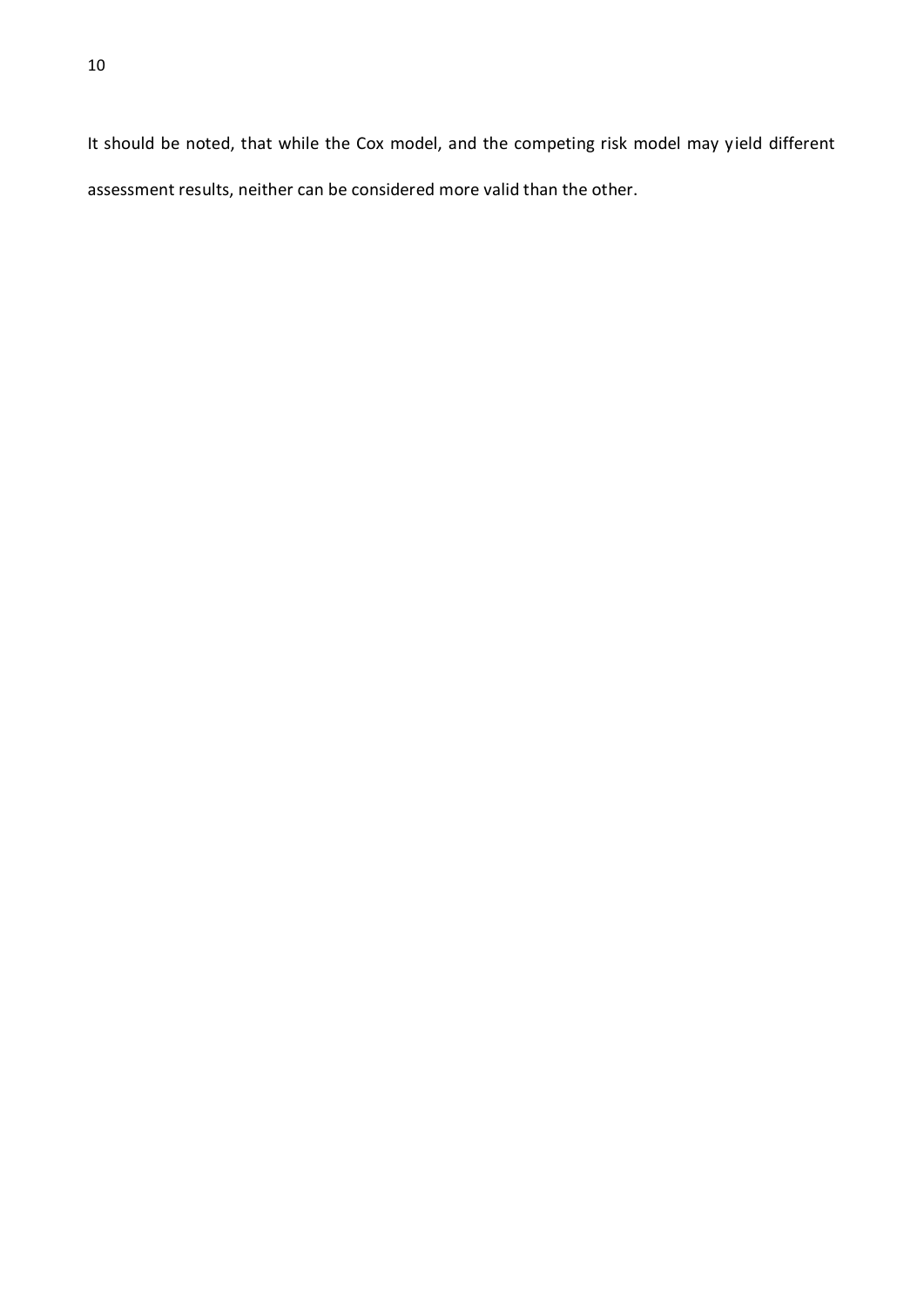# **References**

1. Peters DH, Clissold SP. Clarithromycin. A review of its antimicrobial activity, pharmacokinetic properties and therapeutic potential. Drugs 1992;44:117–164.

2. Jespersen CM, Als-Nielsen B, Damgaard M, et al. Randomised placebo controlled multicentre trial to assess short term clarithromycin for patients with stable coronary heart disease: CLARICOR trial. BMJ 2006;332:22–27.

3. Winkel P, Hilden J, Hansen JF, et al. Clarithromycin for stable coronary heart disease increases all-cause and cardiovascular mortality and cerebrovascular morbidity over 10 years in the CLARICOR randomised, blinded clinical trial. Int J Cardiol 2015;182:459–465.

4. Staerk L, Sherer JA, Ko D et al. Atrial Fibrillation: Epidemiology, Pathophysiology, and Clinical Outcomes. Circ Res 2017;120:1501–1517.

5. Friberg J, Scharling H, Gadsbøll N, et al. Comparison of the impact of atrial fibrillation on the risk of stroke and cardiovascular death in women versus men (The Copenhagen City Heart Study). Am J Cardiol 2004;94:889–894.

6. Rahman F, Kwan GF, Benjamin EJ. Global epidemiology of atrial fibrillation. Nat Rev Cardiol 2014;11:639–654.

7. Staerk L, Wang B, Preis SR, et al. Lifetime risk of atrial fibrillation according to optimal, borderline, or elevated levels of risk factors: cohort study based on longitudinal data from the Framingham Heart Study. BMJ 2018;361:k1453.

8. Krijthe BP, Kunst A, Benjamin EJ. Projections on the number of individuals with atrial fibrillation in the European Union, from 2000 to 2060. Eur Heart J 2013;34:2746–2751.

9. Marott JL, Skielboe AK, Dixen U, et al. Increasing population height and risk of incident atrial fibrillation: the Copenhagen City Heart Study. Eur HeartJ2018.doi10.1093/euroheartj/euh367

10. Lee CYW, Marcotte F, Giraldeau G, et al. Digoxin toxicity precipitated by clarithromycin use: case presentation and concise review of the literature. Can J Cardiol 2011;27:870.e15-16.

11. Quinn KL, Macdonald EM, Gomes T, et al. Canadian Drug Safety and Effectiveness Research Network (CDSERN). Macrolides, Digoxin Toxicity and the Risk of Sudden Death: A Population-Based Study. Drug Saf 2017;40:835–840.

12. Winkel P, Jakobsen JC, Hilden J, et al. Prognostic value of routinely available data in patients with stable coronary heart disease. A 10-year follow-up of patients sampled at random times during their disease course. Open Heart 2018;5:e000808. doi:10.1136/openhrt-2018-000808

13. Helweg-Larsen K. The Danish Register of Causes of Death. Scand J Public Health 2011;39:26– 29.